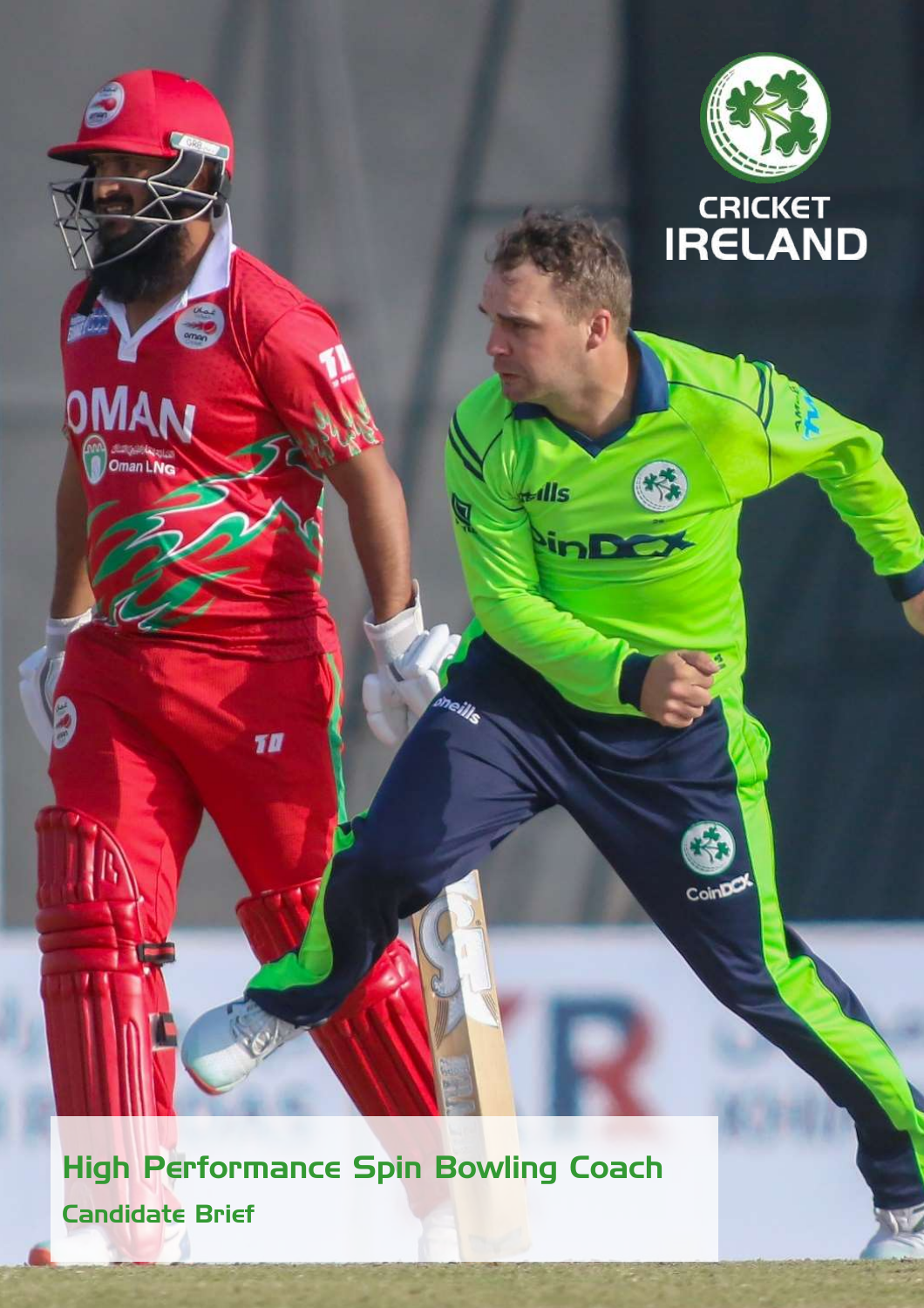

# **BACKGROUND**

Cricket Ireland is the governing body for the men's and women's game throughout Ireland, with ultimate responsibility for its national and international aspects. The future of Irish cricket is very bright given the growth of the sport driven by significant success on the international stage in the last fifteen years or so, leading to an unprecedented visibility for Irish cricket at home and abroad.

Our emergence as a sport of national significance is growing following the elevation of Cricket Ireland to ICC Full Membership and Test Status, along with entry into the sport's Future Tours Programme (FTP) that now sees Ireland playing all three formats of the game at the highest level for the foreseeable future.

Cricket Ireland's Strategic Plan 2021-2023 is part of a two-stage approach designed to synchronise with the ICC funding cycle to ensure that resources will be available for a more expansive strategy from 2024 onwards – with the entire span of the period 2021-2031 shaped to deliver the overall vision to 'Make Cricket Mainstream' in Ireland.

## **ROLE AND PURPOSE OF THE POSITION**

Cricket Ireland is seeking a full-time **High Performance Spin Bowling Coach**, to work primarily with the men's performance squad, but also with spinners in the women's performance squad and pathway players, initially on a three-year fixed-term contract. With a T20 and ODI World Cup in 2022 and 2023 there will be a priority focus on white ball cricket and some great opportunities to play on the world stage – although, with planning for a new Future Tours Programme underway, there will be a balance of focus and team development across all three formats.

Cricket Ireland has developed an outdoor High Performance Centre in Dublin, which should be ready for grass use midway through 2022. In the interim, while this facility is being prepared, the new Provincial Union performance coaching hubs use grass facilities rented from nearby clubs on a structured usage basis.

CI HQ is in North Dublin but similar to commensurate roles in the cricket world, the role demands a national brief across both sides of the border as well as significant time travelling overseas.

### **PURPOSE OF THE ROLE**

The High Performance Spin Bowling Coach will be responsible for supporting the National Men's Head Coach in the preparation, development, and performance of the senior men's performance squad. They will also assist the development of Cricket Ireland's Talent Pathway spin bowlers within the male and female player development programmes. This may include, but not limited to CI national youth team players, national academy players and inter-provincial/Super 3's players and will be aimed primarily towards the CI player succession plan.

The position will assist in the identification of key spin bowling objectives that feed into player Individual Performance Plans (IPPs); and will be partly responsible for monitoring progress against these objectives.

# **KEY RESPONSIBILITIES**

#### **IRELAND MEN'S SENIOR TEAM**

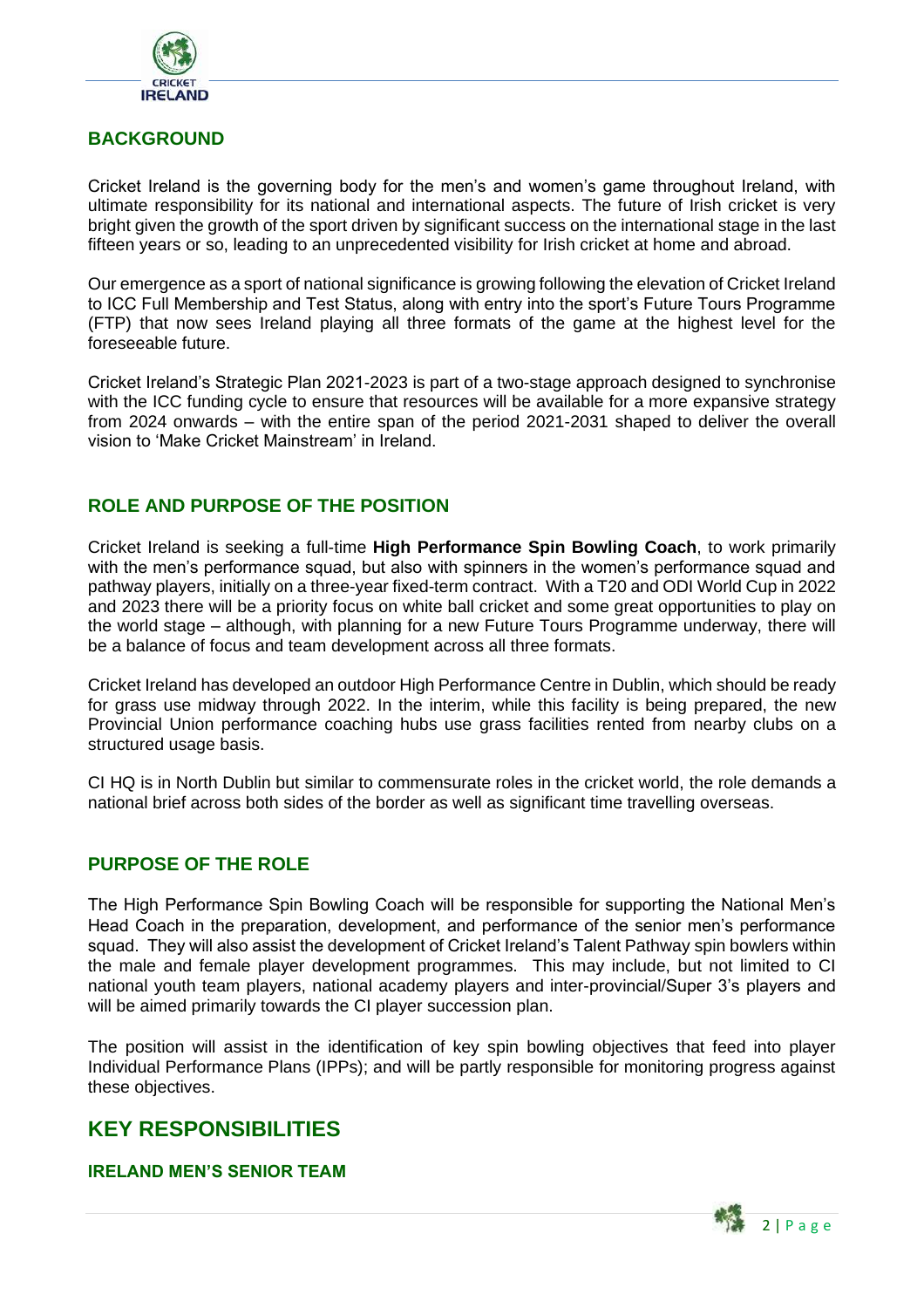

- Assist the Ireland Men's Head Coach with the planning and delivery of coaching programmes for training, preparation and playing, both on and off the field, for the men's senior performance squad.
- Outside of Ireland's International competition programme, assist the Provincial Union Head Coaches with the delivery of weekly coaching programmes for Ireland contracted and Inter-Provincial players.
- **E** Provide hands-on technical spin bowling coaching expertise by conducting training sessions to ensure the highest level of player performance is achieved and maintained.
- Communicate and offer feedback to the Ireland Men's Head Coach on players and their development.
- Input to the senior team coaching group in terms of planning for all senior player programmes.
- Support the Ireland Men's Head Coach in undertaking reviews with men's national contracted players.
- **Perform and comply with all player/coach obligations described in the ICC Code of Conduct** and Player's Handbook which may be updated from time to time.
- $\mathcal{O}(\mathcal{X})$ Manage and oversee the effective use of the Athlete Management System, logging bowler workloads, uploading video content of spin bowlers, and inputting to IPP's, ensuring detailed information for succession planning.

#### **IRELAND WOMEN, IRELAND WOLVES and NATIONAL ACADEMY**

- Support the National Academy and Talent Pathway programmes with regard to the men's and women's spin bowlers in the National Academy and Talent Pathway programmes.
- Assist the Ireland Wolves men's team when available and as required by the Ireland Men's Head Coach, which may involve camps and competition programmes both home and abroad.
- Report to the National Selectors as and when requested to do so by the Ireland Men's Head Coach or Chair of National Selectors.

#### **SPECIALIST COACHING**

- **科 Prepare and deliver specialist spin bowling programmes for not only the men's team players** but also the talent pathways.
- Undertake tour-specific scouting of opposition spin bowlers bowlers, employing the use of the Performance Analyst as required:
	- $\circ$  Detailed analysis with Head Coach of prevailing conditions heat, pitch, ground, climate, ball
	- o Detailed analysis of each spin bowler to be encountered
	- o Generic spin bowling plans for the team, per batsman
	- o Individual plans for each spin bowler
	- o Presentation to team if required
	- $\circ$  Assist in preparation of spin bowling and scouting opposition spin bowling
- **EX** Undertake one-on-one coaching of identified players.
- **8** Observe elite spin bowlers in elite competitions as advised by the Ireland Men's and Women's Head Coach, National Academy and Talent Pathway Manager.
- **8** Develop and monitor spin bowling objectives and KPI's for inclusion in Individual Performance Plans.
- **科 Assist in scouting talented spin bowlers in cooperation with the Ireland Men's and Women's** Head Coaches.
- **B** Develop positive and strong working relationships, and work closely with other specialist coaches, Inter-Provincial Head Coaches and National Coaches.
- **B** Provide specialist coaching drills and warm up support in the above environments.
- **28** Apply and monitor accepted specialist skill guidelines to players IPPs.
- Apply safe bowling practices, identify and minimise risk factors for young spin bowlers.
- **※ Work closely with the Strength and Conditioning coaches and Physiotherapists in applying** appropriate principles relevant to safe spin bowling.

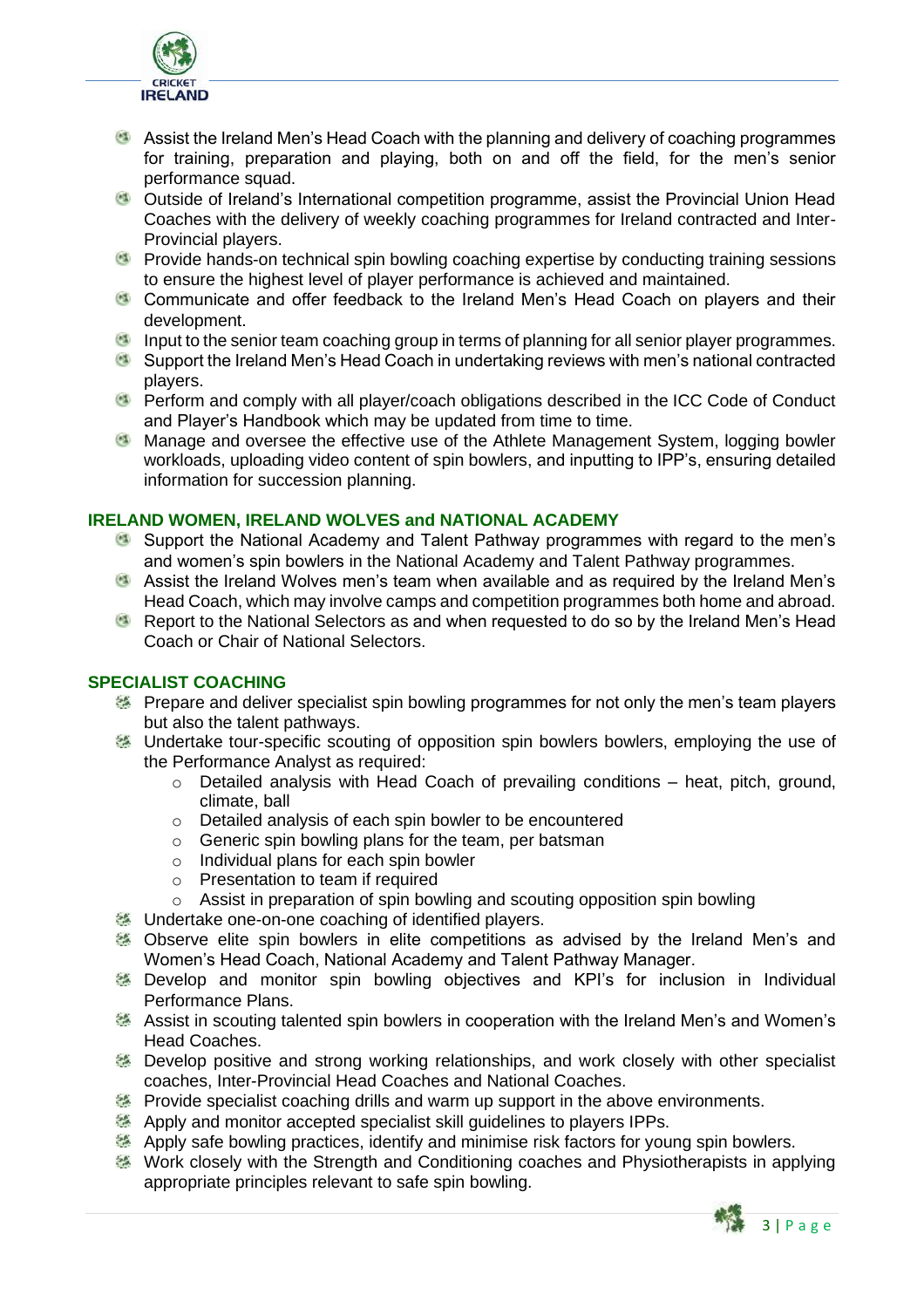

- **25 In conjunction with the Coach Education Manager ensure consistent specialist coaching** methods are being deployed throughout education courses and workshops, and from timeto-time help deliver sessions on such courses or professional development.
- **B** Provide measures for determining the success of team and individual player specialist skillset programmes
- **28** Act as a member of the CI Bowling Review Group, helping prepare video and notes on bowlers with suspect actions for the Group to consider.

#### **RELATIONSHIP DEVELOPMENT**

- **图 Establish a close working relationship with the performance support staff (head coaches,** high performance director, team operations managers, performance analysts, strength and conditioning coaches, physiotherapists and performance psychologists.
- 魏 Develop effective working relationships with the Inter-Provincial teams, drawing on the expertise and experience of head coaches from around the country, and supporting them.
- **图 Foster positive relationships and regular communication with other coaches, players,** administrators, and selectors.
- **科 Any additional tasks as directed by the Ireland Men's Head Coach or High Performance** Director.

#### **EXPERIENCE**

#### **Essential**

- Accomplished specialist coach with a track record of working with senior elite cricket teams, who can demonstrate sustained success in their coaching career
- Coached at first-class/list-A level
- Track record of success at first-class level achieved over an extended period of time.
- Hold a minimum ECB Level 3 Performance/Advanced Coach (or equivalent)
- Successful record in high performance planning and monitoring, as well as designing and implementing Individual Performance Plans and programmes in elite environments.

#### **Desirable**

- International coaching experience
- **International playing experience**
- **Track record at international level achieved**
- Hold a minimum ECB Level 4 Master Coach qualification (or equivalent)
- A Degree (or equivalent) in sport, sports science or coaching
- A strong working understanding of key technologies relevant to monitoring, tracking, measuring and analysing individual and team performance.

*The selection panel reserves the right to take into consideration the Desirable Criteria during the short-listing process in the event that candidates fulfil the Essential Criteria*

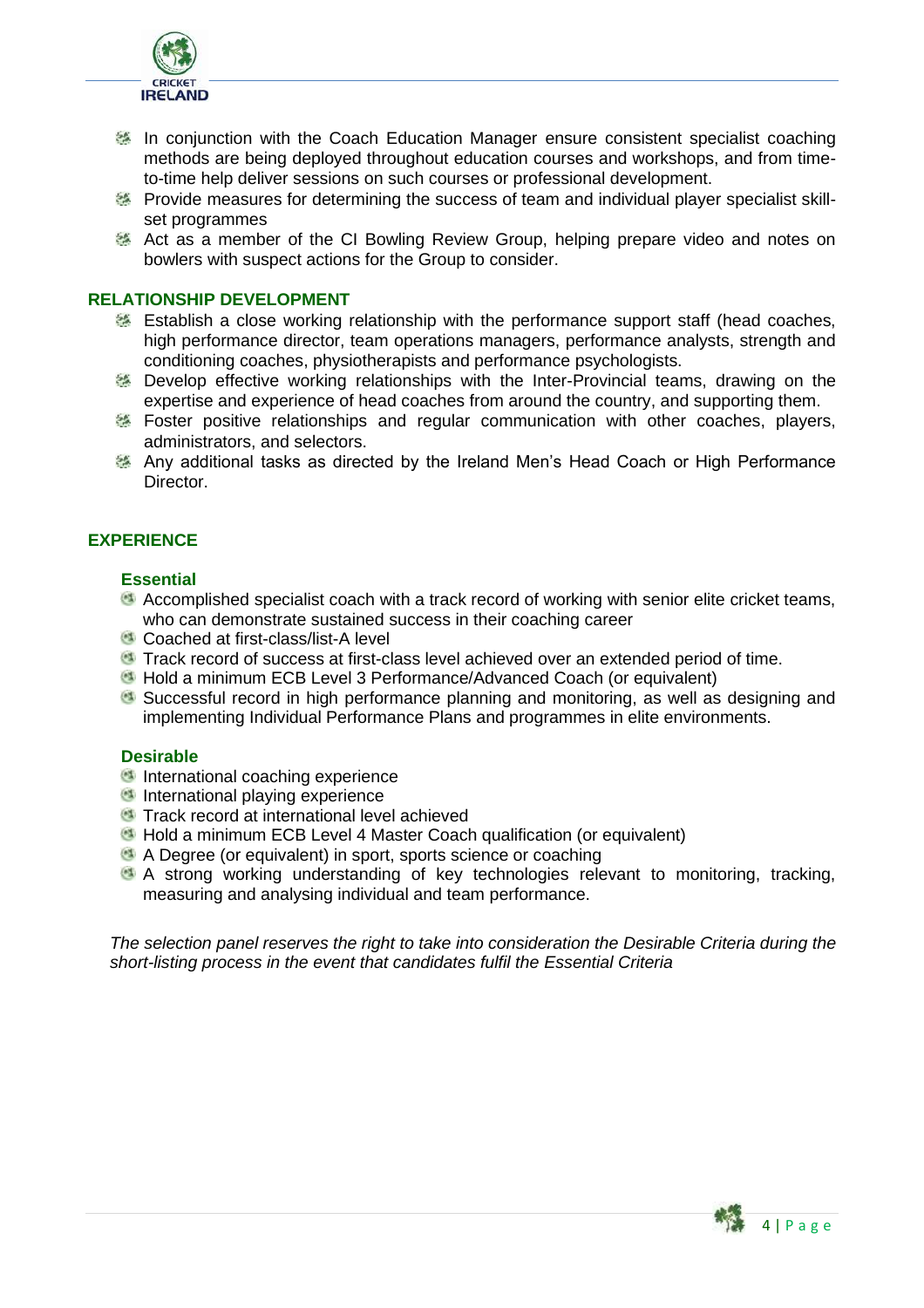

#### **WORKING RELATIONSHIPS**

- National Head Coaches (men's & women's)
- **High Performance Director**
- **High Performance coaches**
- **International Teams Operations Manager**
- Support staff: Team Operations Manager; Lead Performance Analyst; Lead Strength and Conditioning Coach; Lead Physiotherapist
- Chair of Selectors and national selectors
- **Provincial Union Head Coaches**
- National Academy and Performance Manager
- **National Talent Pathway Manager**

#### **REMUNERATION**

**The package will include a salary commensurate with qualifications and experience, company** car, healthcare, laptop and mobile phone.

#### **PROCESS/KEY INFORMATION**

- The closing date for applications will be **14th April 2022, 9am local time.**
- Letters of application and full CVs should be sent by email to [recruitment@cricketireland.ie](mailto:recruitment@cricketireland.ie) and marked 'HP Spin Coach' and will be confidential. Please state where you saw the vacancy.
- **For a confidential discussion about the role, please contact Sam Lavery at Cricketer Jobs by** email at [JobsinCricket@mail.com](mailto:JobsinCricket@mail.com)
- **Preliminary interviews will be held as soon as practicable after the closing date.**

**You must be eligible to work in the European Economic Area (EEA) and, if not will need to apply for an appropriate employment permit, which can take up to 5 months.**